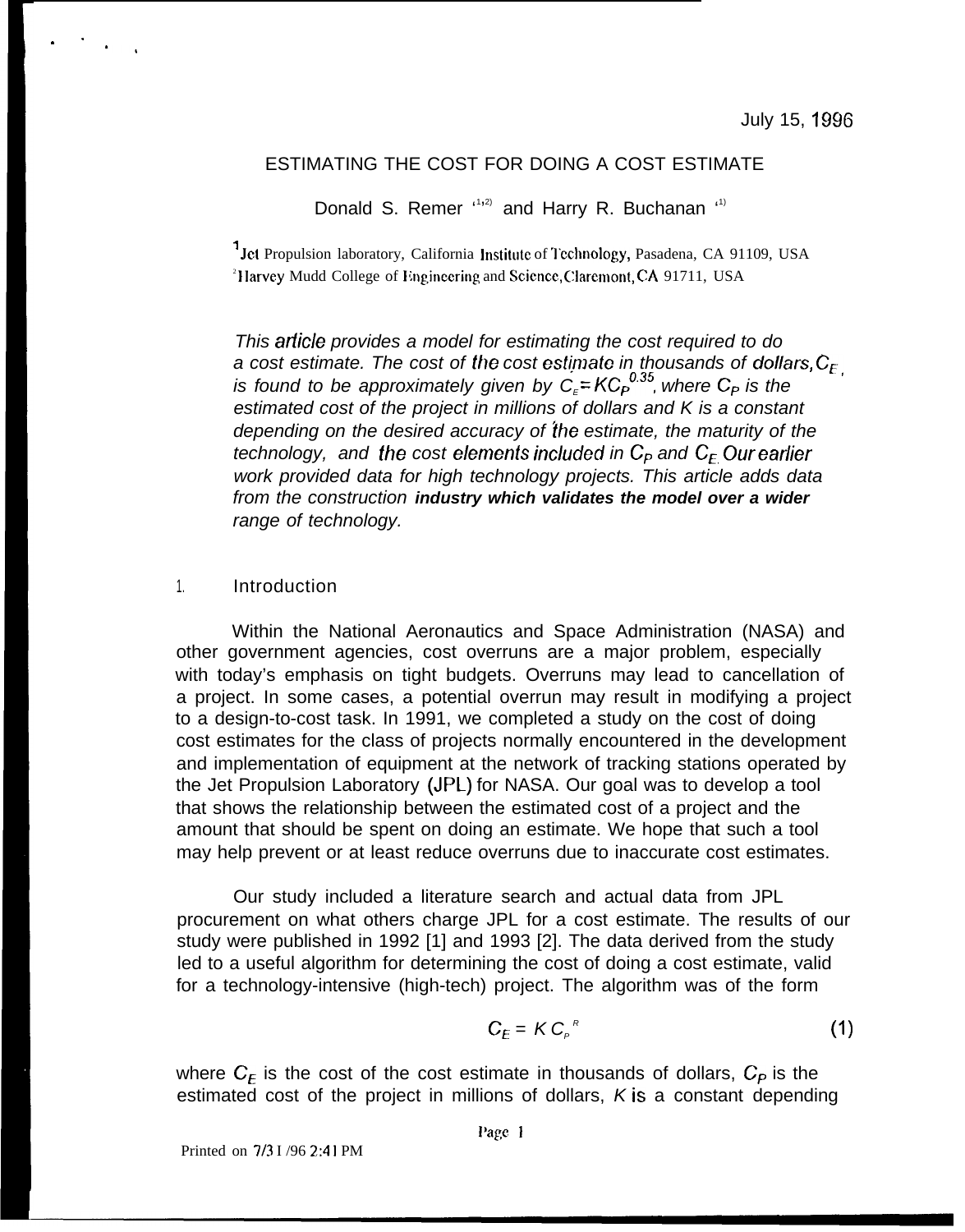on the desired accuracy of the estimate, and  *appears to be an invariant* constant. When we did our study for high-tech projects, the  $R$  value was 0.35, and we thought this value might be true for a wide spectrum of projects, but we had no verification.

In June 1995, at the 1995 American Association of Cost Engineers (AACE International) annual meeting, R. E, Larew presented a paper [3] on data from the construction industry, representing a considerably different level of projects from those we had looked at earlier. His data reflected a low-technology (lowtech) group of projects (such as construction of buildings) versus our earlier hightech group of projects. He also calculated an  $R$  value of 0.35. This supports our thought that the value of  $R$  is constant over a wide range of projects. We have processed Larew's data and compared them with our previous article. Table 1 shows the cost of a cost estimate for projects-from 1 million to 100 million dollars.

t

| Estimated                 | High-tech project<br>cost-estimate cost<br>$(JPI. data)$ , 1990 \$k |        |                        | I, ow-tech project<br>cost-estimate cost<br>(Larew data), $1990$ Sk |                 |                 |
|---------------------------|---------------------------------------------------------------------|--------|------------------------|---------------------------------------------------------------------|-----------------|-----------------|
| p r o j e c t<br>1990 \$M | $\cos t$ , $\frac{1}{2}$<br>Definitive                              | Budget | Order-of-<br>magnitude | High-<br>cluster                                                    | Mid-<br>cluster | Low-<br>cluster |
| ı                         | 115.0                                                               | 60.0   | 24.0                   | 6.65                                                                | 4.70            | 3.45            |
| 5                         | 202.0                                                               | 105.4  | 42.2                   | 11.80                                                               | 8.34            | 6.12            |
| 10                        | 257.5                                                               | 134.3  | 53.7                   | 15.12                                                               | 10.68           | 7.83            |
| 50                        | 452.2                                                               | 235.9  | 94.4                   | 26.84                                                               | 18.96           | 13.91           |
| 100                       | 576.4                                                               | 300.7  | 120.3                  | 34.37                                                               | 24.28           | 17.82           |

|  | Table 1. Cost of a cost estimate for various project sizes. |
|--|-------------------------------------------------------------|
|--|-------------------------------------------------------------|

#### Il. The Model

The levels of cost estimates used in the original JPL article were selected to correlate with the condensed classification of cost estimates proposed by the AACE International [4]. These are order-ofmagnitude, budget, and definitive. In doing cost estimates for the NASA Deep Space Network (DSN), we typically describe the classes of estimates as follows: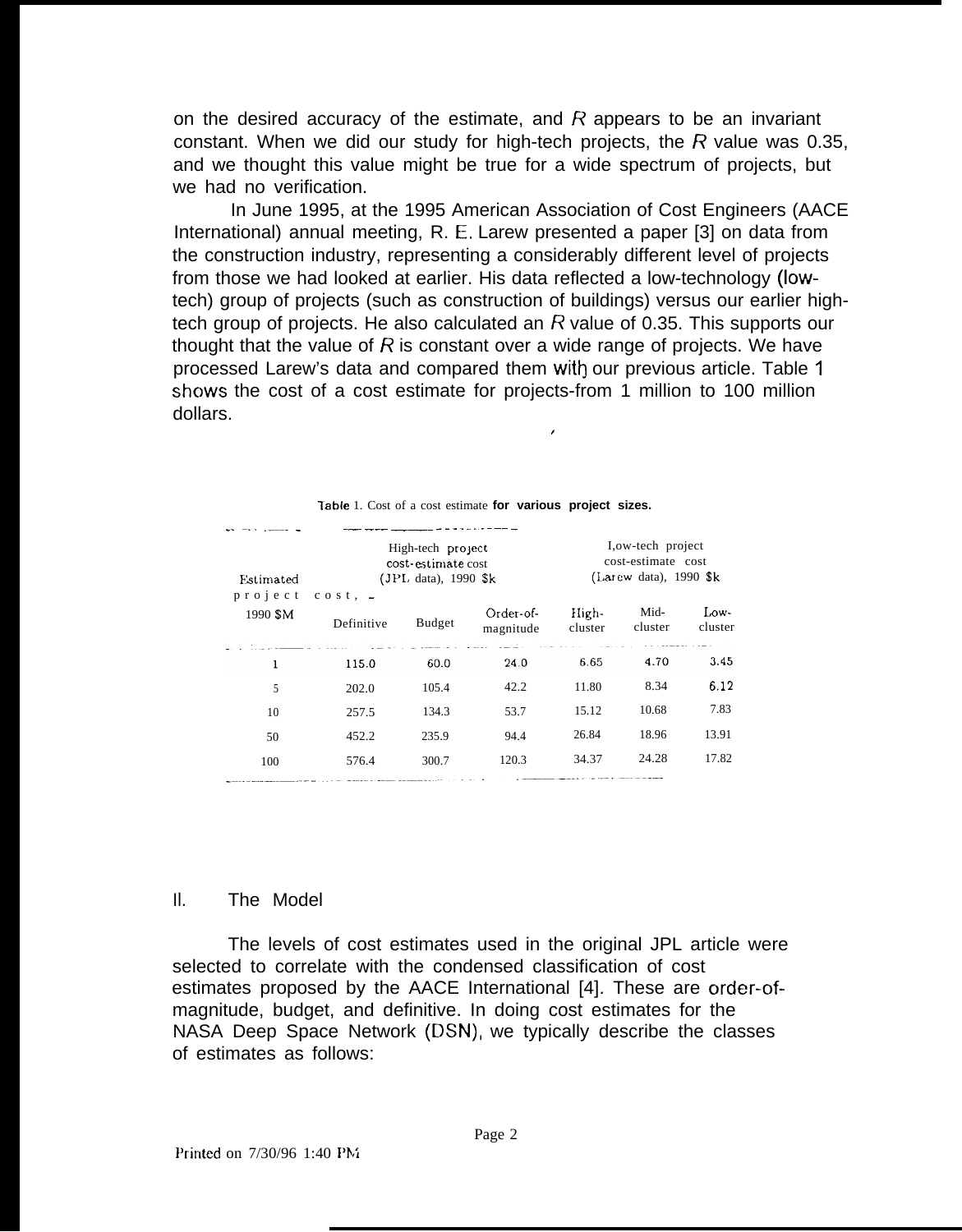(1) An order-of-magnitude level of cost estimate is usually based on preliminary statements of requirements. This is done in the requirements definition stage where there is a preliminary listing of deliverables.

(2) The budgetary level of cost estimate is based on system functional requirements with at least preliminary deliverables, receivables and schedules presented by subsystem.

(3) The definitive level of cost estimate is based on a subsystem functional design where the deliverables, receivables and schedules are carefully defined and, thus, are final. . "

Larew's report [3] and his dissertation [5] analyzed data supplied by contractors in the construction industry, These data were broken down by Larew's analysis into three basic classes: low cluster, mid cluster and high cluster. Larew's report describes these classes of clusters of estimates as follows:

(1) The low-cluster level of cost estimate is based on very few specialties, open- and low- finish structures, simplicity in every respect and straightforward production work.

(2) The mid-cluster level involves some specialties but not excessively; reasonable and understandable contract documents; good workmanlike finish; contractor responsibility for only the work shown on plans and in the specifications; designer acceptance of responsibility for the contract documents; and contract assurance of fair, prompt, and impartial mediation of disputes.

(3) The high-cluster level involves many specialties, excessively detailed specifications and references to exotic standards, high finish, contractor responsibility to satisfy the owner's every desire, and the appearance of contractor responsibility for the errors and omissions of the designer. Table 2 shows the comparison of classes of estimates for the JPL study and Larew's study.

We have adjusted Larew's 1975 data to 1990 dollars using the NASA new-start inflation factors [6] and a 1975 wage rate including overhead for the estimator of \$25 per hour. We have added Larew's data to ours [7], and present the results in Fig. 1 and Tables 1 and 3. In Fig. 1 and Table 1, we see the cost of a cost estimate as a function of project size. Note that, in Fig. 1, the slopes of Larew's data are the same as ours, i.e.,  $R = 0.35$ . The value of/? seems to be independent of the type of project In Table 3, we compare  $K$  values for both sets of data. The K values are a function of the type of project and also the base year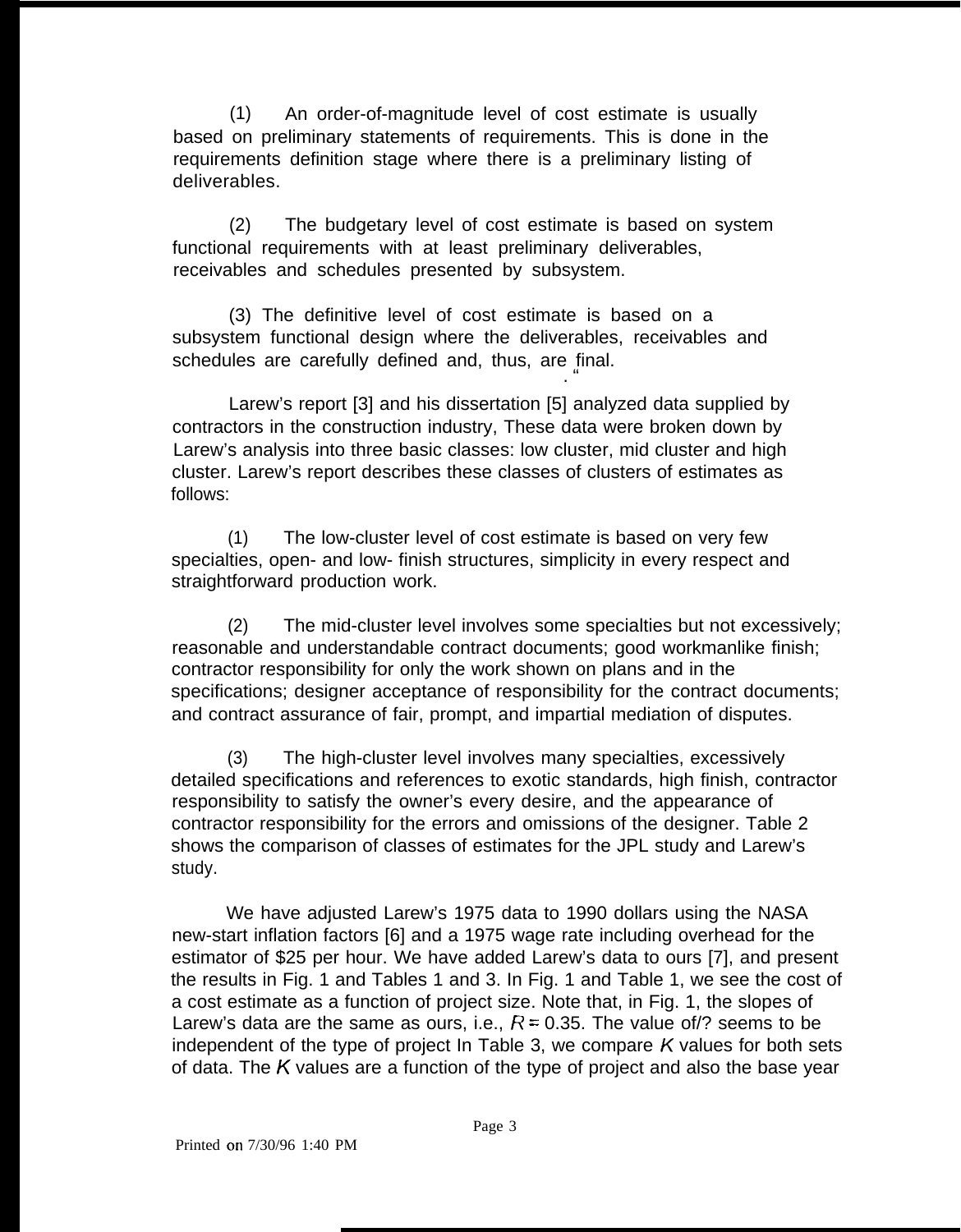used for the inflation calculations 1 his last point is a subtle one that can be overlooked. The algorithm for transforming to another year is

$$
K_{XX} = K_0^* (lF_{XX})^{(R)} \tag{2}
$$

where  $K_{XX}$  is the new value of K in year 19XX,  $K_0$  is the value of K in the base year, IF<sub>XX</sub> is the value of the inflation factor [6] relative to the base year, and R = 0.35. Table 3 shows K values for 1990 and 1995 for which the NASA Inflation *Index* yielded  $IF_{95} = 1.228$ . In the process of adjusting the cost data from one fiscal year to another, we have assumed that both the cost of doing an estimate and the cost of the project are adjusted by the direct ratio of the inflation factors for the two fiscal years.

|                                                              | 7                                                                   |  |
|--------------------------------------------------------------|---------------------------------------------------------------------|--|
| Class                                                        | Accuracy, percent                                                   |  |
| AACE order-of-magnitude<br>MCE budget<br>MCE definitive      | $-30$ to $+50$<br>$-15$ to $+30$<br>$-5$ to $+15$                   |  |
| Larew low-cluster<br>Larew mid-cluster<br>Larew high-cluster | $\approx$ -30 to +50<br>$\approx$ -15 to +30<br>$\approx$ -5 to +15 |  |

**Table 2. Classifications of cost-estimate accuracy** 

|  | Table 3. Comparison of $K$ values for |  |  |
|--|---------------------------------------|--|--|
|  | FY 1990 and FY 1995.                  |  |  |

| К,<br>FY 1990 | К,<br>FY 1995 | Project            |
|---------------|---------------|--------------------|
|               |               | High-tech          |
| 115.0         | 131.42        | Definitive         |
| 60.0          | 68.57         | Budget             |
| 24.0          | 27.43         | Order-of-magnitude |
|               |               | Low-tech           |
| 6.6           | 7.60          | High-cluster       |
| 4.7           | 7.60          | Mid-cluster        |
| 3.4           | 3.94          | 1 ow-cluster       |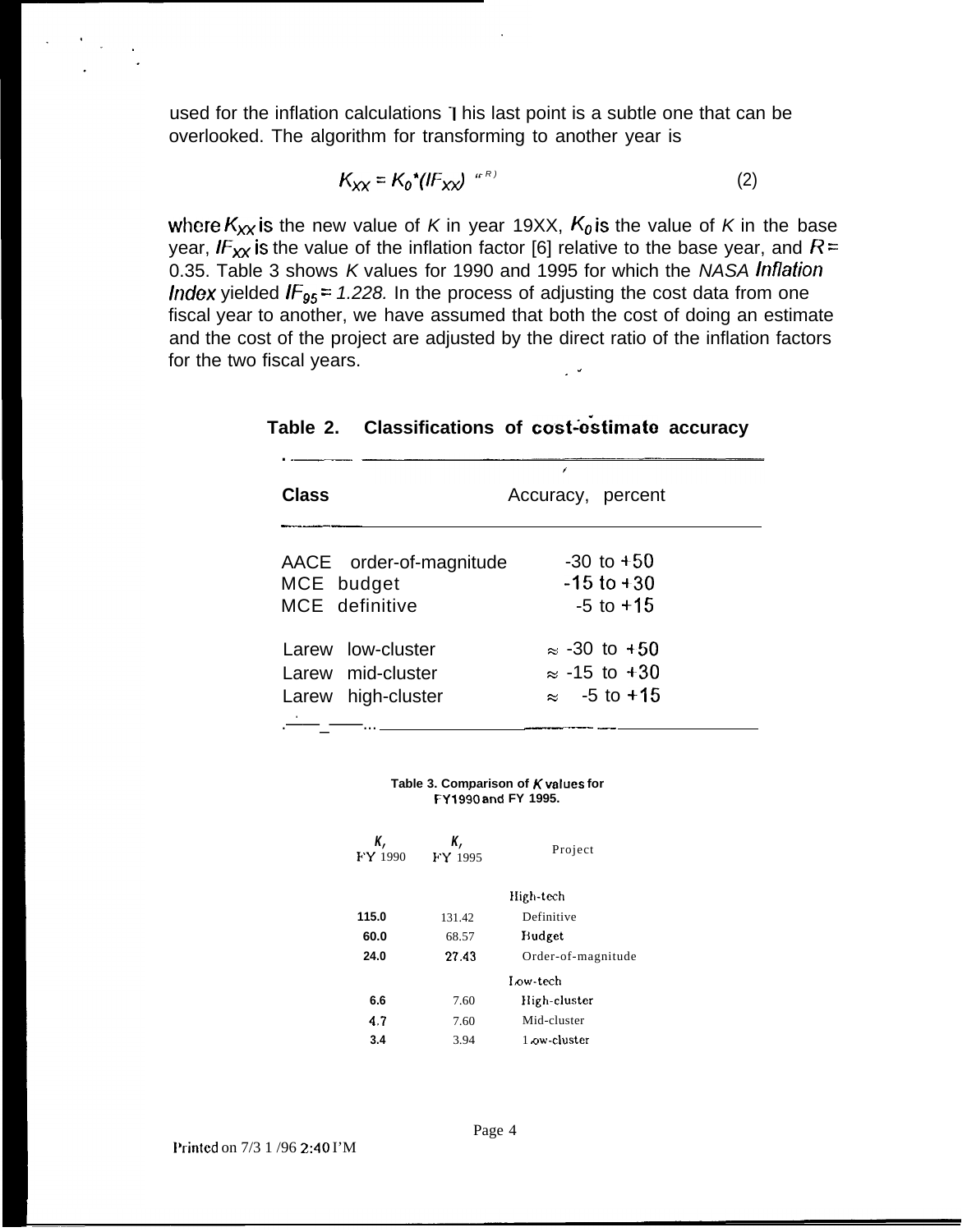

## Ill. **Example Using The Model**

Assume you have to estimate the cost required to do a cost estimate for a high-technology project that is expected, based on other similar ' projects, to be in the ballpark of \$20 million. We will use Eq. (1) and Table 3, where  $C_P = 20$ ;  $R = 0.35$ ; and  $K = 24$ , 60 and 115 for an order-ofmagnitude estimate, a budget estimate and a definitive estimate, respectively. Using  $C_F = 24 \cdot 20^{\circ}$  35, we get about \$70,000 for an order-ofmagnitude estimate. For a budget estimate, we get about \$170,000, and a definitive estimate will cost about \$333,000 in 1990 dollars. On the other hand, for a low-technology project, an order-of-magnitude estimate costs only about \$10,000, whereas a budget estimate costs about \$13,000 and a definitive estimate about \$19,000 in 1990 dollars.

## Iv. **Summary**

We previously developed a model for estimating how much should be allocated to doing cost estimates for future DSN projects to support new space missions. The addition of data developed by Larew [5] supports the use of the model over a broad spectrum of applications from high to low technology. The model may also help companies or government agencies make better cost estimates and thereby reduce the possibility of producing cost estimates that are too low, which has often been the case in the past. These low cost estimates have led to cost overruns, or the reduction of some functional requirements, or both.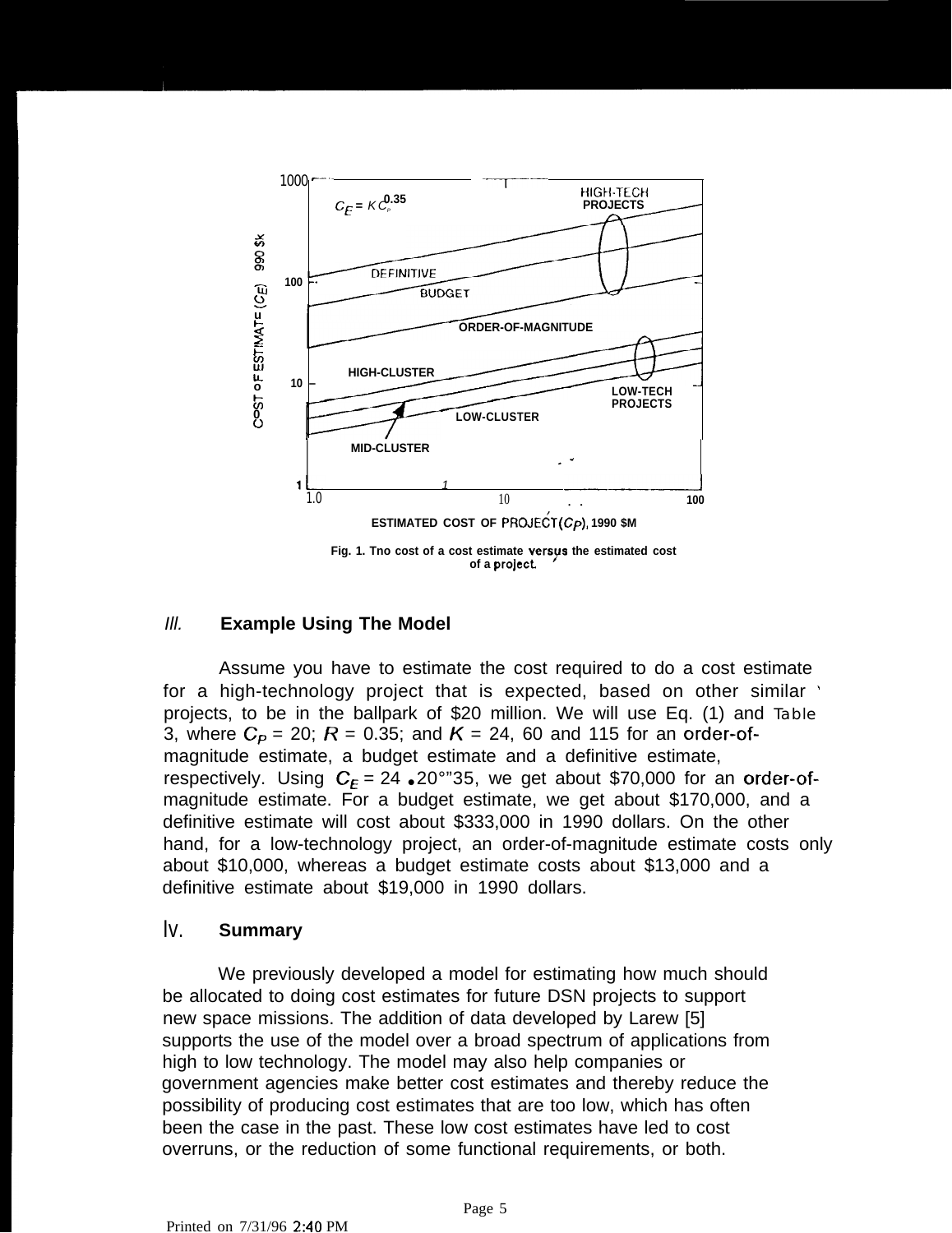The methodology presented here should be applicable over a wide range of industries. The expected value of/? in the algorithm is 0.35. This conclusion is a key point in the applicability of this study. You can calculate the cost to do a cost estimate from Eq. (1) by using  $K$  values from Table 3 and Eq. (2). However, if you have a project that does not fit these categories, you can estimate  $K$  from Eq. (1) if you have one cost estimate  $C_{F}$  for a specific project,  $C_{P}$ , since R is assumed constant at 0.35. If no cost history is available, a reasonable value of the estimated cost of a cost estimate could be obtained by interpolating from the data in Tables 1 and 3.

# $\Lambda$ cknowledgments

This research was carried out by the Jet Propulsion Laboratory, California Institute of Technology under contract with the National Aeronautics and Space Administration.

## **References**

- 1) D. S. Remer and H. R. Buchanan, "A Model for the Cost of Doing a Cost Estimate," The Telecommunications and Data Acquisition Progress Report 42-110, April-June 1992, Jet Propulsion Laboratory, Pasadena, California, pp. 278-283, August 15, 1992.
- 2) D. S. Remer and H. R. Buchanan, " The Cost of Doing a Cost Estimate", Cost Engineering, vol. 35, no.3, pp. 7-11, March 1993.
- 3) R. E. Larew, "Impact of Estimating Accuracy on Markup", 1995 American Association of Cost Engineers (AACE International) Transactions, pp EST. 1.1-EST. 1.3, June 27, 1995.
- 4) K. K. Humphreys, Je/en's Cost and Optimization Engineering, third cd., New York: McGraw-Hill, p. 370, 1991.
- 5) R. E. Larew, A Quantitative Approach to Estimating and Pricing in a Construction Company, Ph.D. dissertation, Ohio State University, Columbus, Ohio, May, 1976